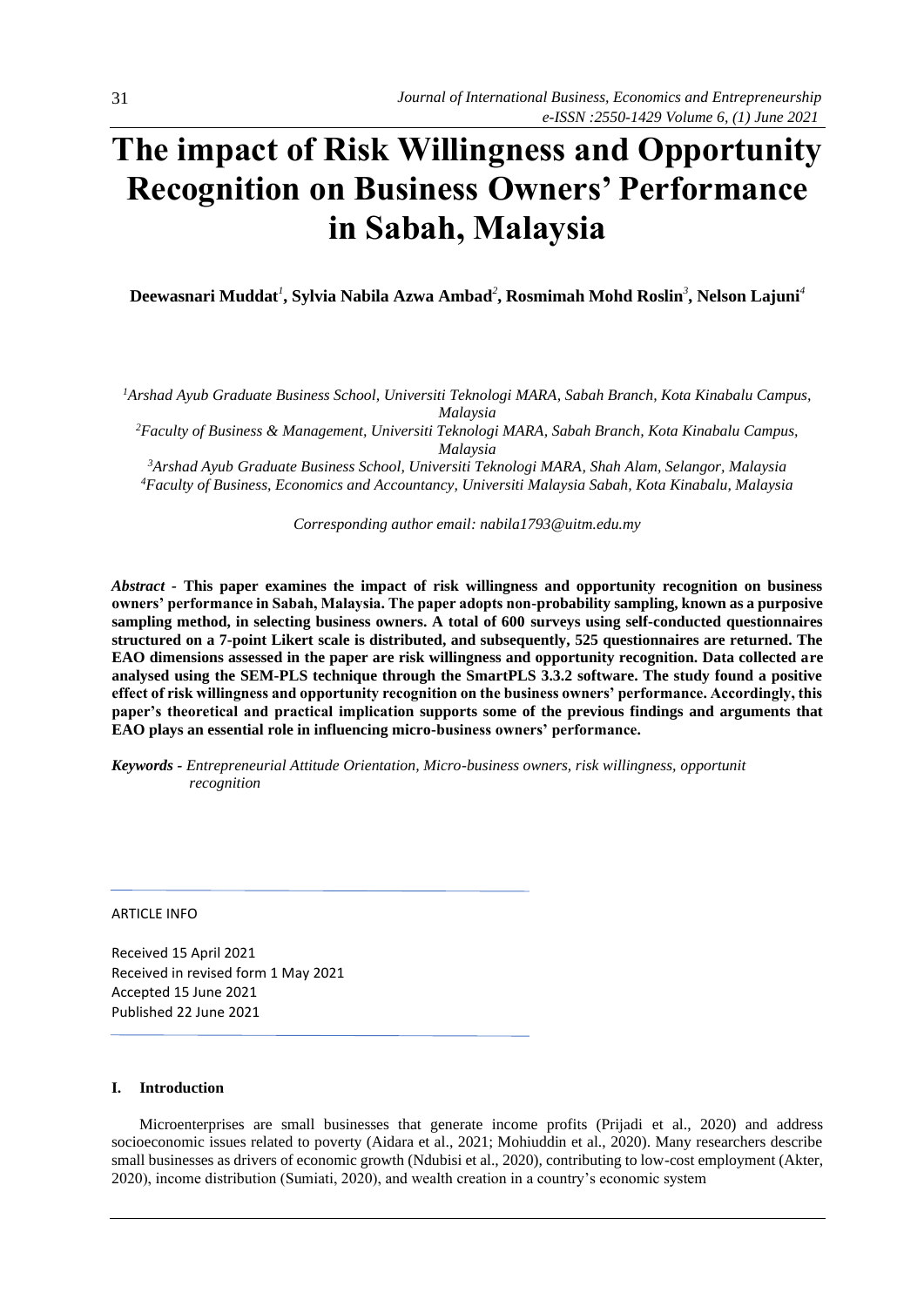(Sadeh et al.,2021). Thus, the role of a micro business is crucial for individuals, countries, and standard of living (Qaied & Basavaraj, 2020). As micro-businesses use and add value to national resources, they are ideally placed in local and regional markets to meet local needs (Ahmad et al., 2018). Furthermore, investing in a small business contributes to employment development (Kumar, 2021), besides increasing trade from the socioeconomic context for both the micro-business owners and the whole community (Aidara et al., 2021). The majority of small businesses are operating in the informal sector (Struwig et al., 2019). Most informal business owners run small-scale businesses that these micro-businesses rely primarily on the owners' competencies (Mahadea & Khumalo, 2020).

Accordingly, for over 50 years, Malaysia's development has been shaped by the New Economic Policy (NEP), with the development and improvement of SME performance serving as the core issues. Therefore, the Malaysian government has allocated RM13.7 billion to support the entrepreneurial development programme in the country. The Census of Establishments and Enterprises 2019 shows that 76.5% or 693,670 business establishments in Malaysia were microenterprises. The primary purpose of entrepreneurship programme development is to boost business performance (SME Corp Malaysia, 2019). However, SME performance in Malaysia is still underwhelming, and many micro-enterprises often fail (Abdullahi & Zainol, 2016), and some continue to perform unsatisfactorily (Mohamad et al., 2016; Chin & Lim, 2018).

What makes the performance of small and medium industrial companies below a satisfactory level, and what makes many companies often fail at their infancy stage? The answers to the above questions are crucial in determining entrepreneurs' lack of performance in smaller businesses and disseminating the factors deemed critical for entrepreneurs' success in the ventured business (Venkataraman, 2019). The entrepreneurial attitude orientation model is used as the research framework to measure the performance of microbusiness owners in answering the questions above. Therefore, do the dimensions of entrepreneurial attitude orientation (EAO) that consist of risk willingness and opportunity recognition affect micro-business owners' performance? This study seeks to examine the influence of each entrepreneurial attitude orientation dimensions (risk willingness and opportunity recognition) on business owners' performance, especially micro-business owners in Sabah, Malaysia.

#### **II. Literature Review**

Entrepreneurship is a person's creative action in making something with no value to becoming something profitable (Packard & Burnham, 2021). In entrepreneurship, one requires commitment and courage to calculate opportunities and take risks (Djatmika & Rahayu, 2021). Thus, both dimensions of risk willingness and opportunity recognition are the best predictor tools for predicting future business performance achievement (Aidara et al., 2021; Mojikon et al., 2017). They are essential to every entrepreneur (Rajagopal, 2021). Potential entrepreneurs who can identify a business opportunity and manage risk significantly influence their business performance (Chang & Chen, 2020; and become a successful entrepreneur (Zin & Ibrahim, 2020).

In the past decades, studies on risk-taking in entrepreneurial attitude orientation reflect calculated and manageable risks. Risk is defined as the likelihood of something happening, and it is usually associated with negative consequences (Yusoff et al.,2021). Risky situations are those in which the possibility of adverse outcomes could impact the activities involved. Moreover, Wambugu et al. (2015) asserted that risk-taking is a dominant attribute of entrepreneurship as the higher the micro-business owners' risk-taking orientation, the higher the business profitability and growth. The other dimension, opportunity recognition, explains potential entrepreneurs, especially micro-business owners. By extension, business companies and organisations come to identify new opportunities that have been unknown to them so far (Nuradhi & Kristanti, 2021). The ability to recognise opportunity is one of the mainstream notions that can influence business performance (Rahman et al.,2020). Attitude can be positive, negative, or neutral towards behaviour, influencing a person to engage with it (Yunus et al., 2018).

# 2.1 *Resource-Based View (RBV) Theory*

This study looked at the probable relationship between business owners' entrepreneurial competencies and business performance through the lens of the RBV theory (Barney, 1991). According to the resource-based theory, having valuable, rare, inimitable, non-substitutable, and organised (VRIN-O) resources and competencies provides a company with long-term performance (Bhandari et al., 2020), as long as it has them (Roostika, 2019).

Therefore, entrepreneurial skills or competency are critical to gain access to unique resources (Campbell & Kubickova, 2020). Entrepreneurial competencies (Ahmad et al.,2018), particularly in identifying opportunities (Pulka et al., 2021), refer to higher levels of commitment and practical approaches (Bird, 2019), and a successful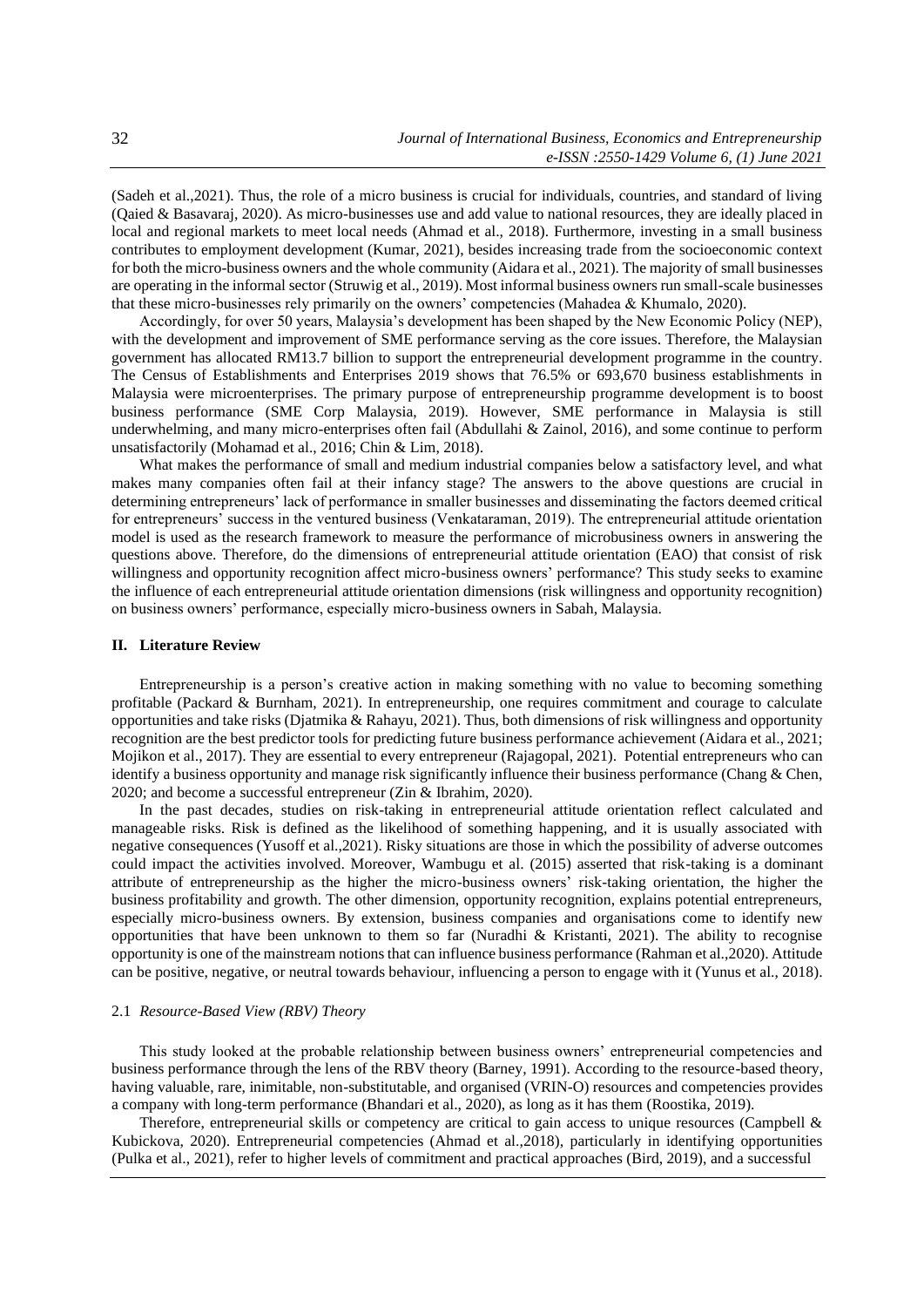business owner must be willing to take risks (Aghaei & Sokhanvar, 2020). Entrepreneurial competencies of informal business owners (Salaudeen & Sauri, 2020) have been identified as highly valued, rare, and unique resources (Sanchez, 2012), echoing the RBV argument that sources of competitive advantage may be precious, rare, and inimitable (Barney, 1991). According to empirical findings, the RBV promotes entrepreneurial competency as distinct and valuable resources for maximising competitive advantage (Degong et al., 2018; Fazal et al., 2019) and improving the performance of micro business owners (Dionysus & Arifin, 2020; Mahmood & Hanafi, 2013).

## 2.2. *Entrepreneurial Attitude Orientation (EAO)*

The multidimensionality of EAO allows researchers to study the effect of EAO on business performance (Pulka, 2018). Some indicated that EAO positively affects business performance, whilst others indicated otherwise (Soares & Perin, 2020). The entrepreneurial Attitude Orientation (EAO) model was first introduced by Robinson et al. (1991). They generated the EAO scale that explains the attitude prediction through four different subscales (achievement, self-esteem, personal control and innovation) and three types of reactions (affective, cognitive or creative) embedded in the theoretical elements of the focal construct domain. This model has been used in several empirical studies about potential entrepreneurs and successfully generated accurate results that distinguished entrepreneurs from non-entrepreneurs (Ibrahim & Saili, 2017).

However, McCline et al. (2000) highlighted that the study conducted by Robinson et al. (1991) neglect the elements of risk willingness and opportunity recognition in the measurement of the components of Entrepreneurial Attitude Orientation (EAO). These elements are among the vital core components of the process and the definition of entrepreneurship (Cullen & De Angelis, 2021; Filion, 2021; Ratten & Jones, 2021). The findings by McCline et al. (2000) and Nybakk and Hansen (2008) revealed that variables, such as risk willingness and recognition of opportunities, also influenced business performance and were able to differentiate entrepreneurs from nonentrepreneurs. Likewise, other researchers revealed that willingness to take risks (Madichie & Gbadamosi, 2017) and the ability to recognise business opportunities (Chang & Chen, 2020) are critical requirements of a successful entrepreneur, which also influence business performance (Kosenius et al., 2020). Therefore, these discussions lead to the establishment of the following hypotheses:

H1: 'Risk Willingness' of EAO has a positive effect on business owner's performance.

H2: 'Opportunity recognition' of EAO has a positive effect on business owner's performance.

## **III. Methodology**

The sample of the study consists of owners/managers of micro-business in Sabah, Malaysia. Six hundred questionnaires were self-administered on the sample. A purposive sampling technique was adopted in the selection of the micro-entrepreneurs.

## 3.1 *Data Collection Procedure, Variable Measurement, and Method of Data Analysis Figures and Tables*

A structured self-administered questionnaire was used to collect data from the respondents. The sample of the research is the micro-business owners in Sabah, Malaysia. The questionnaire is based on a 7-point Likert scale ranging from strongly disagree to strongly agree. Meanwhile, the measurement to measure EAO is adapted from an entrepreneurial attitude orientation scale developed by McCline et al. (2000). In this study, EAO is multidimensional, consisting of opportunity recognition (Choe et al., 2013; Jelenc, 2016) and risk willingness. Opportunity recognition was measured using six (6) items and risk willingness three (3) items. Micro-business owners' performance was measured using an instrument adapted and modified from the work of Suliyanto and Rahab (2012), which comprises nine (9) items. Data gathered from the respondents were analysed using SPSS version 26, including descriptive and correlation analyses. First, the questionnaires were distributed to 600 respondents throughout the state of Sabah; following data cleaning, 525 questionnaires were found usable. This study applied several standard statistical tools to analyse the data. Specifically, PLS-SEM was used for this purpose.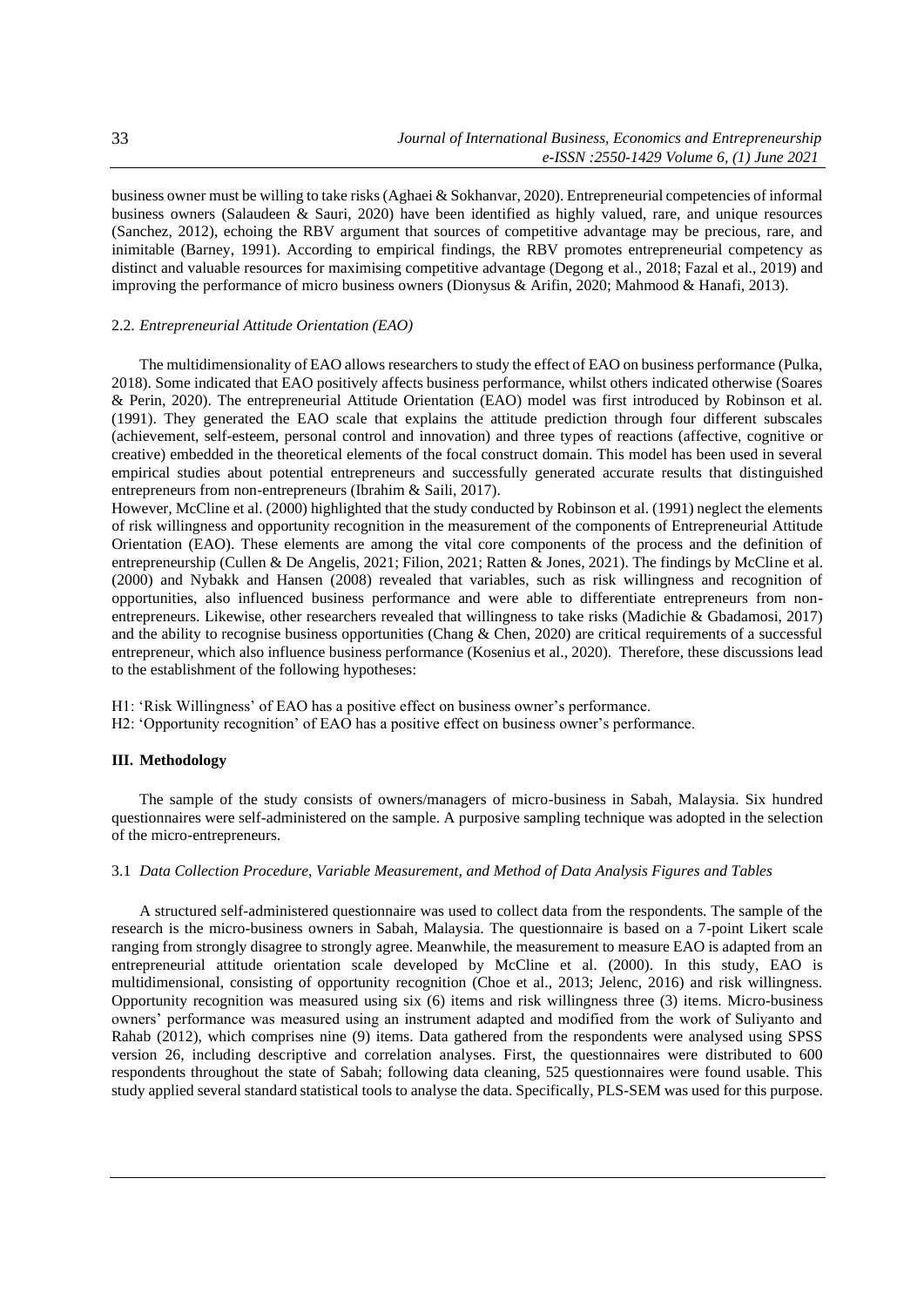# IV. **Results and Discussion**

## 4.1 *Descriptive Results*

Table 1 is the descriptive results of the demographic characteristics of the respondents. A total of 366 (70%) respondents were female, while 159 (30%) were male owners/directors. The age of the respondents ranges from 18 to above 65 years. About 1.0% of the respondents were between the ages of 18 and 20 years. Around 26% of respondents were between 21 and 34, while 41% between 35 and 44. Meanwhile, 23% were between 45 and 54 years, 8% between 55 to 64, and 1% of the respondents was above 65 years. The results indicate that 95.2% of the respondents were micro-entrepreneurs, with 2.5% directors and 2.3% managers.

| Table 1: Profile of Micro-Entrepreneurs |                  |          |  |  |  |
|-----------------------------------------|------------------|----------|--|--|--|
| <b>Variables</b>                        | <b>Frequency</b> | Per cent |  |  |  |
| Gender                                  |                  |          |  |  |  |
| Male                                    | 159              | 30.0     |  |  |  |
| Female                                  | 366              | 70.0     |  |  |  |
| Total                                   | 525              | 100.0    |  |  |  |
| Age                                     |                  |          |  |  |  |
| $18 - 20$                               | 5                | 1.0      |  |  |  |
| $21 - 34$                               | 139              | 26.0     |  |  |  |
| $35 - 44$                               | 214              | 41.0     |  |  |  |
| $45 - 54$                               | 123              | 23.0     |  |  |  |
| $55 - 64$                               | 41               | 8.0      |  |  |  |
| Above 65                                | 3                | 1.0      |  |  |  |
| Total                                   | 525              | 100.0    |  |  |  |
| <b>Role in Business</b>                 |                  |          |  |  |  |
| Owner                                   | 500              | 95.2     |  |  |  |
| Director                                | 13               | 2.5      |  |  |  |
| Others                                  | 12               | 2.3      |  |  |  |
| Total                                   | 525              | 100.0    |  |  |  |

## 4.2 *Descriptive Results*

The partial least squares (PLS) modelling using SmartPLS 3.3.2 updated version (Ringle et al., 2020) was used as the statistical tool to examine the measurement model and structural model, as it does not require normality assumption as survey research is usually not normally distributed (Civelek, 2018). First, the researcher tested the common method bias issue following the suggestion of Kock and Lynn (2012) and Kock (2015) by testing full collinearity. In this method, all the variables are regressed against a common variable, and if the VIF is less than 3.3, then there is no bias issue from the single-source data. The analysis yielded VIF less than single-source bias; thus, it is not a severe issue for our data.

#### 4.3 *Measurement Model Assessment*

We tested the measurement model to test the instruments' validity and reliability following guidelines by Hair et al. (2019) and Ramayah et al. (2018). Then, the structural model was performed to test the hypotheses developed. We assessed the loadings, average variance extracted (AVE), and the composite reliability (CR) for the measurement model. The values of loadings should be  $\geq 0.5$ , AVE should be  $\geq 0.5$ , and CR should be  $\geq 0.7$ . As shown in Table 2, the AVEs are all higher than 0.5, and the CRs are all higher than 0.7. Convergent validity is the extent to which a measure correlates positively with an alternative measure of the same construct. In order to evaluate convergent validity, we looked at the indicators' outer loadings and the Average Variance Extracted (AVE). Since business performance indicator item 07 was 0.5 AVE, the item has to be deleted, and the PLS Algorithm was rerun to analyse and recheck the result. Meanwhile, indicators with loadings lower than 0.708 can be retained when the minimum AVE result of 0.5 is achieved (Hair et al., 2019). Fig. 1 shows the graphical measurement model assessment.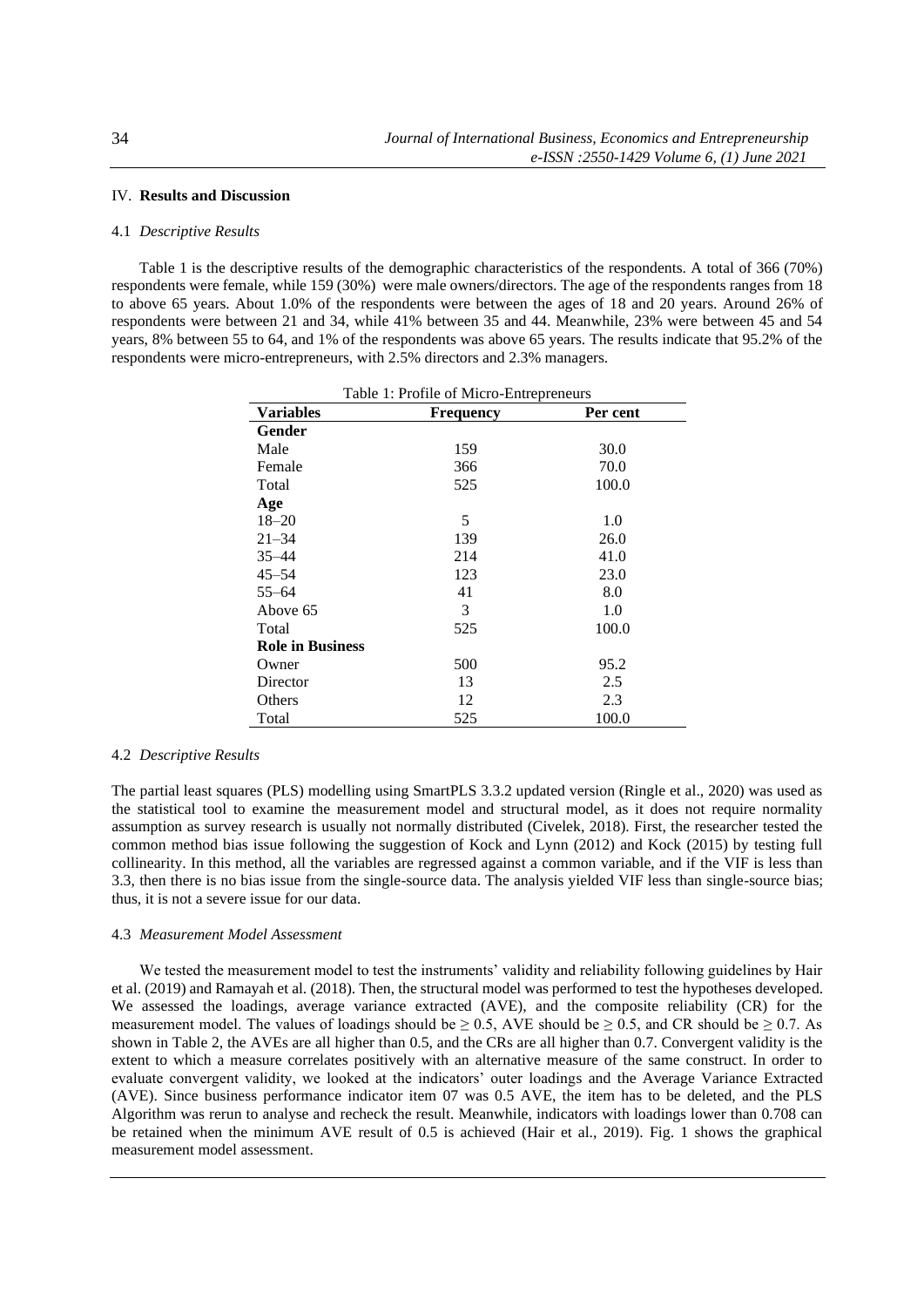| Table 2: Measurement Model Assessment |                   |          |                                 |                                                         |                     |
|---------------------------------------|-------------------|----------|---------------------------------|---------------------------------------------------------|---------------------|
| <b>Construct</b>                      | <b>Item</b>       | Loadings | Composite<br><b>Reliability</b> | Average<br><b>Extracted</b><br><b>Variance</b><br>(AVE) | $CV$ (Ave ><br>0.5) |
| <b>Business Performance (BP)</b>      | BUPE1             | 0.793    | 0.889                           | 0.507                                                   | Yes                 |
|                                       | BUPE <sub>2</sub> | 0.858    |                                 |                                                         |                     |
|                                       | BUPE3             | 0.828    |                                 |                                                         |                     |
|                                       | <b>BUPE4</b>      | 0.540    |                                 |                                                         |                     |
|                                       | BUPE <sub>5</sub> | 0.593    |                                 |                                                         |                     |
|                                       | BUPE <sub>6</sub> | 0.785    |                                 |                                                         |                     |
|                                       | <b>BUPE8</b>      | 0.691    |                                 |                                                         |                     |
|                                       | BUPE <sub>9</sub> | 0.522    |                                 |                                                         |                     |
| <b>Opportunity Recognition (OR)</b>   | EOR <sub>1</sub>  | 0.795    | 0.891                           | 0.620                                                   | Yes                 |
|                                       | EOR <sub>2</sub>  | 0.756    |                                 |                                                         |                     |
|                                       | EOR3              | 0.780    |                                 |                                                         |                     |
|                                       | EOR <sub>4</sub>  | 0.807    |                                 |                                                         |                     |
|                                       | EOR <sub>5</sub>  | 0.798    |                                 |                                                         |                     |
| <b>Risk Willingness (RW)</b>          | ERW1              | 0.772    | 0.818                           | 0.604                                                   | Yes                 |
|                                       | ERW <sub>2</sub>  | 0.883    |                                 |                                                         |                     |
|                                       | ERW3              | 0.660    |                                 |                                                         |                     |

*\*BUPE7 item was deleted as loading Composite Reliability < .708 (Hair et al., 2019)* 



Figure 1: Measurement Model

Next, step 2 assessed the discriminant validity using the HTMT criterion, as suggested by Hair et al. (2019) and presented in Table 6 (Ringle et al., 2020). This study applies Henseler's (2015) Heterotrait-Monotrait ratio of correlations criterion to assess discriminant validity. The findings reveal that the discriminant validity is wellspecified at HTMT0.85 (Diamantopoulos & Siguaw, 2006); hence, suggesting that the correlation values correspond to the respective constructs and follow the most conservative criterion (HTMT.85). The result implies that discriminant validity is not an issue. The findings also specified that it is appropriate to proceed with the structural model assessment to examine the study's hypotheses since there is no multicollinearity issue between items loaded on different constructs in the outer model.

| Table 3: HTMT Criterion |       |           |  |  |  |
|-------------------------|-------|-----------|--|--|--|
| RP                      | OR    | <b>RW</b> |  |  |  |
| 0.712                   |       |           |  |  |  |
| 0.433                   | 0.787 |           |  |  |  |
| 0.346                   | 0.636 | 0.777     |  |  |  |
|                         |       |           |  |  |  |

*Criteria: Discriminant validity is established at HTMT0.85 (Diamantopoulos & Siguaw, 2006)*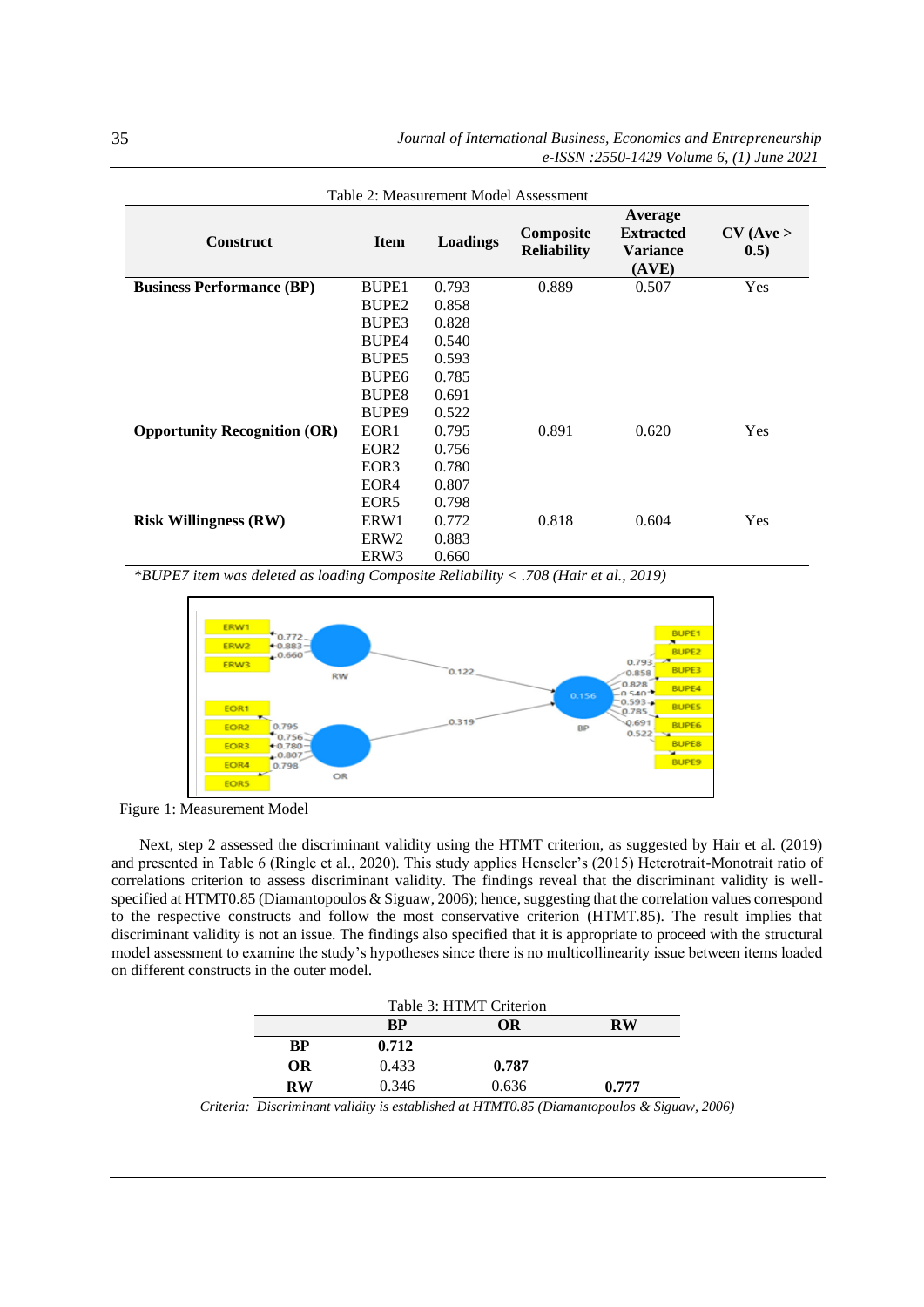## 4.4 *Structural Model*

We conducted a 5000-bootstrap resampling of data to examine the hypotheses (Hair et al., 2017). In Table 4, the Beta values for each path coefficient specify that opportunity recognition (EOR) and entrepreneurial risk willingness (ERW) positively influence business performance among micro-business owners in Sabah. As shown in Table 4, both proposed relationships (H1-H2) significantly influence business performance among microentrepreneur. Specifically, the study found support for H1 (risk willingness  $\rightarrow$  business performance,  $\beta = 0.122$ , *p*  $\leq 0.017$ , LLCI = 0.022, ULCI = 0.209) and H2 (opportunity recognition  $\rightarrow$  business performance,  $\beta$  = 0.319, *p*  $\leq$ 0.000, LLCI = 0.226, ULCI = 0.400). Fig. 2 shows the illustration of the structural model assessment in graphical form.

| Table 4: Path Coefficients |       |       |       |                      |       |             |           |
|----------------------------|-------|-------|-------|----------------------|-------|-------------|-----------|
| Direct Effect              | Beta  | SE.   |       | t-value p-value LLCI |       | <b>ULCI</b> | Decision  |
| $H1: RW > BP \t0.122$      |       | 0.057 | 2.129 | 0.017                | 0.022 | 0.209       | Supported |
| $H2:OR \rightarrow BP$     | 0.319 | 0.053 | 6.039 | 0.000                | 0.226 | 0.400       | Supported |

*Path Coefficient 0.01, 0.05 (Hair et al. 2017)*

*RW (Risk Willingness); OR (Opportunity Recognition); BP (Business Performance)*



Figure 2: Structural Model

As suggested by Hair et al. (2017) and Cain et al. (2017), the assessment of the structural model for collinearity is not an issue if all the inner VIF values of the independent variables (risk willingness and entrepreneurial opportunity recognition) are less than 5 or 3.3 (Hair et al., 2017). Subsequently, we assessed the structural model relationship significance and relevance by looking at the path coefficient after bootstrapping and evaluating the level of R-Square (coefficient) in predicting the model's accuracy and using it as the cumulative influence of exogenous variables on the endogenous variable(s). In short,  $R^2$  reflects the sum of variation in the endogenous system described by all of the associated exogenous constructs. The impact ranges from 0 to 1 with higher values, suggesting higher predictive accuracy rates.

Thus, this study adopts R², proposed by Cohen (1988), which represents significant (0.26), moderate (0.13), and low levels (0.02) of predictive precision, respectively. Table 5 exhibits the assessment of model quality. We assess the coefficient of determination  $(R^2)$ , the effect size  $(f^2)$ , and the predictive relevance  $(Q^2)$  of exogenous variables on the endogenous variable in this study. The result indicates that risk willingness and opportunity recognition carry a small effect size  $f^2$  on the performance of micro-business owners (Cohen, 1988). On the other hand, the coefficient of determination represented by  $\mathbb{R}^2$ , which explains whether risk willingness and opportunity recognition could influence business performance, show moderate effects (Chin, 1998).

Specifically, the  $R^2$  value for risk willingness is 0.156, suggesting that risk willingness and opportunity recognition could moderately explain micro-entrepreneur business performance. In addition, multicollinearity between indicators was also assessed. Both indicators satisfy the VIF values, and there are consistently below the potential collinearity problems value of 5.0 (Hair et al., 2014) and 3.3 (Diamantopoulos & Siguaw, 2006). Besides, the predictive relevance values of risk willingness towards micro-entrepreneur business performance are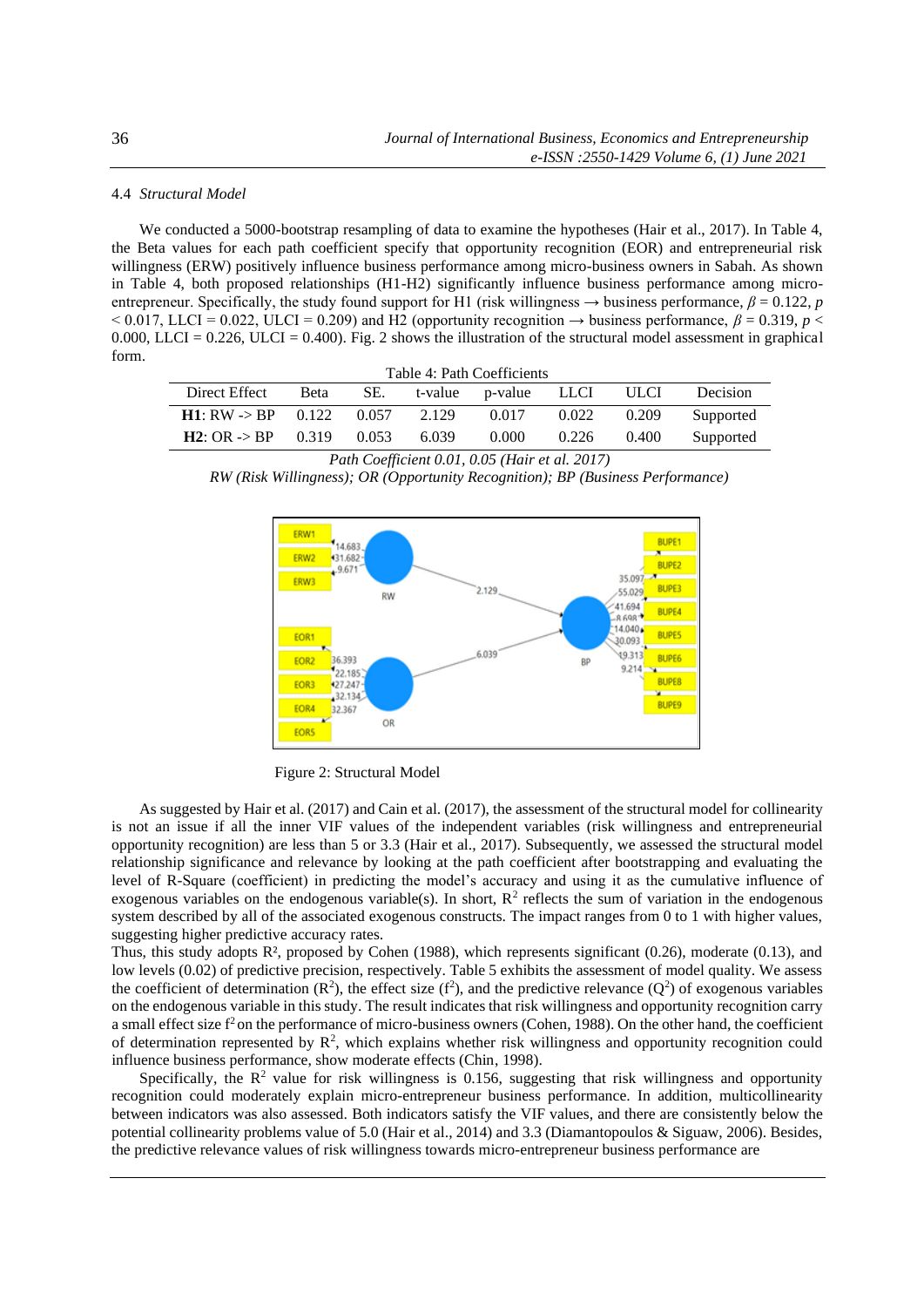considered small, indicated by the value of 0.074, as presented by  $Q^2$  using the blindfolding procedure (Hair et al., 2017).

| Table 5: Model Quality Assessment                                                          |                |                |            |       |  |  |  |
|--------------------------------------------------------------------------------------------|----------------|----------------|------------|-------|--|--|--|
| Direct Effect                                                                              | f <sup>2</sup> | $\mathbb{R}^2$ | <b>VIF</b> |       |  |  |  |
| $H1$ : Risk Willingness (RW)-> Business Performance                                        | 0.013          | 0.156          | 1.350      | 0.074 |  |  |  |
| H2: Opportunity Recognition (OR) -> Business Performance                                   | 0.089          |                | 1.350      |       |  |  |  |
| $f^2 \ge 0.26$ consider Substantial (Cohen, 1988); $R^2 \ge 0.26$ consider Substantial     |                |                |            |       |  |  |  |
| (Cohen, 1988)                                                                              |                |                |            |       |  |  |  |
| VIF 3.3 or higher (Diamantopoulos & Siguaw, 2006)                                          |                |                |            |       |  |  |  |
| $Q^2$ > 0.00 consider large (Hair, 2017); 0.02 $\leq Q^2 < 0.15$ : weak predictive power   |                |                |            |       |  |  |  |
| $0.15 \leq Q^2 \leq 0.35$ : moderate predictive power; $Q^2 \geq 0.35$ : strong predictive |                |                |            |       |  |  |  |
| <i>power</i>                                                                               |                |                |            |       |  |  |  |

#### V. **Discussion**

This study revealed that risk willingness and opportunity recognition have a positive effect on the performance of micro-business owners in Sabah. However, the entrepreneurial attitude orientation is still at a moderate level. The study's findings suggest that most microbusiness owners constantly use low mental power to think, focus their thoughts on the business, and try to change what is perceived to be a business element (Herndon, 2021). Individuals who regularly use their thinking power to imagine something new can benefit from their abilities and capabilities. To put it another way, business owners can hone their creative abilities to develop new products or services for the market (Venkataraman, 2019). If the ability to think is lacking, companies' owners could get together and brainstorm. Discussions like this are always fruitful and could generate new ideas. In sum, they need to be more courageous by taking the opportunity to grow their business more uniquely and more effectively. Many studies have discovered that if a business owner wants to succeed, he or she must be willing to take risks (Van Kleef et al., 2021).

It is prudent to be willing to take risks in business. Unfortunately, many entrepreneurs continue to fail in maintaining their businesses because they do not anticipate threatening risks, and they do not understand how to assess and deal with risks. Accordingly, this study's findings further support the idea of previous studies (Nuvriasari et al., 2020; Kalsom & Ab Rahim, 2015; Wambugu et al., 2015; Rauch et al., 2009; Lumpkin & Dess, 1996) that willingness to take risks is an essential element for any entrepreneur to understand their business situation and secure their success (Moudry & Thaichon, 2020). Also, entrepreneurial opportunity recognition positively influences business performance is consistent with several studies (Salaudeen & Sauri, 2020; Zainol et al., 2018; Nasuredin et al., 2016). Nevertheless, more effort needs to be made to improve its effectiveness.

Taken together, micro-business owners need to take more initiatives to seize all the opportunities around them (Reuschke & Houston, 2020; Owoseni et al., 2020; Yusof & Tahir, 2021).) Moreover, they should be more willing and daring to explore new areas of business that have not been ventured into (Hantman & Gimmon, 2014; Jain & Khandelwal, 2020). To that end, micro-business owners should attend entrepreneurship training and workshops more frequently to gain better business skills and networks (Galvao et al., 2020). Findings from this study also support the claim made by McCline et al. (2000) that risk willingness and recognition of opportunities are elements of entrepreneurial attitude orientation that distinguish entrepreneurs and non-entrepreneurs. Furthermore, Tabares et al. (2021) highlighted that individuals' ability to recognise and exploit an opportunity differs from one to another. The difference is in the level of information and the willingness of micro-business owners to take risks (Rasmussen & Nybakk, 2016).

#### VI. **Conclusion**

In general, this study successfully explains the application of entrepreneurial risk willingness (ERW) and entrepreneurial opportunity recognition (EOR) in improving business performance among micro-business owners in Sabah. This study's outcomes also suggest that government and related agencies may take a different approach in implementing appropriate programmes to overcome the problems faced by micro-business owners. Additionally, further research needs to be conducted to deepen the understanding of the relationship between ERW and EOR with the performance of SME firms in other states. Second, this study considers micro-businesses in general without separating them into levels of development and sectors.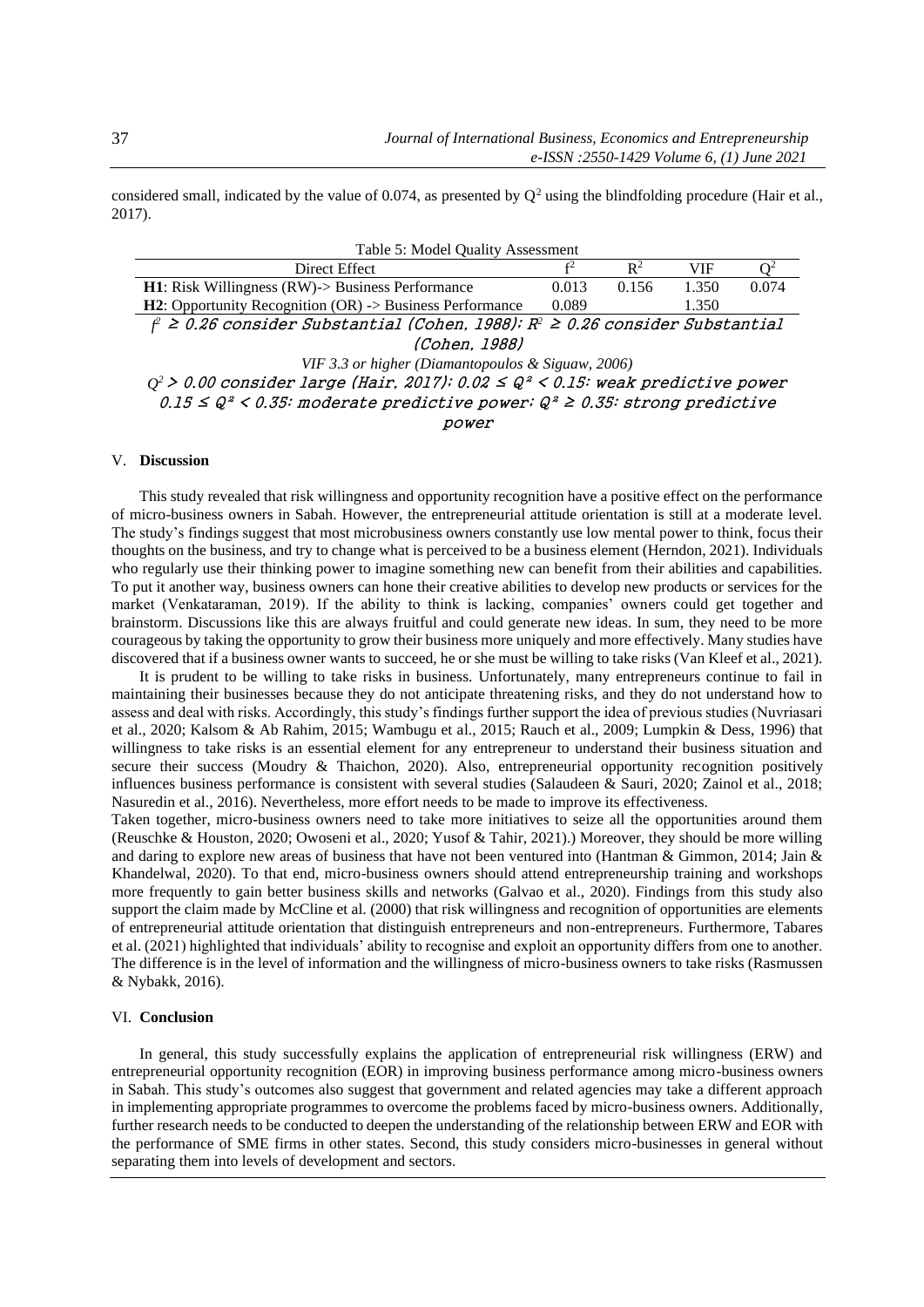The study might yield different results if the micro-businesses are separated. Hence, this study recommends that future studies consider splitting micro-businesses into appropriate sectors and according to development stages. Using other performance measurements could also enrich our understanding of the relevance of entrepreneurial attitude orientation to business performance in Sabah. Based on the results, the EAO factors of risk willingness and opportunity recognition among micro business owners still need continuous improvement. Entrepreneurial tendencies are indicating that other EAO factors, for example, inputs such as innovation in business, achievement in business, personal control, and self-esteem of business owners, should be added to the research study. Future studies should also include other factors, for instance, socioeconomic inputs, such as skills, knowledge and gender. Relevant agencies need to be more involved and concerned with the opinions and problems of micro-business owners. This study's insights could help the agencies develop better programmes or new systems that benefit Malaysia's small and medium enterprise industry.

#### **References**

- Abdullahi, A. I., & Zainol, F. A. (2016). The impact of socio-cultural business environment on entrepreneurial intention: A conceptual approach. *International Journal of Academic Research in Business and Social Sciences*, *6*(2), 80-94.
- Abdul Rahman, S. S., & Che-Yahya, N. (2020). Growth opportunities and IPO initial performance. Is there an interacting effect of public issue? *Journal of International Business, Economics and Entrepreneurship*, *5*(1), 1-12.
- Aghaei, I., & Sokhanvar, A. (2020). Factors influencing SME owners' continuance intention in Bangladesh: a logistic regression model. *Eurasian Business Review*, *10*(3), 391-415.
- Ahmad, N. H., Suseno, Y., Seet, P. S., Susomrith, P., & Rashid, Z. (2018). Entrepreneurial competencies and firm performance in emerging economies: A study of women entrepreneurs in Malaysia. In *knowledge, learning and innovation* (pp. 5-26). Springer, Cham.
- Aidara, S., Mamun, A. A., Nasir, N. A. M., Mohiuddin, M., Nawi, N. C., & Zainol, N. R. (2021). Competitive Advantages of the Relationship between Entrepreneurial Competencies and Economic Sustainability Performance. *Sustainability*, *13*(2), 864.
- Akter, S. (2020). Women employment opportunity on SMEs sector: Bangladesh perspective. *International Journals Management Account*, *2*(5), 105-118.
- Al Mamun, A., & Ekpe, I. (2016). Entrepreneurial traits and micro-enterprise performance: a study among women micro-entrepreneurs in Malaysia. *Development in Practice*, *26*(2), 193-202.
- Barney, J. (1991). Firm resources and sustained competitive advantage. *Journal of Management*, *17*(1), 99-120.
- Bhandari, K. R., Rana, S., Paul, J., & Salo, J. (2020). Relative exploration and firm performance: Why resource theory alone is not sufficient? *Journal of Business Research*, *118*, 363-377.
- Bird, B. (2019). Toward a theory of entrepreneurial competency. In *Seminal Ideas for the Next Twenty-Five Years of Advances*. Emerald Publishing Limited.
- Cain, M. K., Zhang, Z., & Yuan, K. H. (2017). Univariate and multivariate skewness and kurtosis for measuring nonnormality: Prevalence, influence and estimation. *Behavior research methods*, *49*(5), 1716-1735.
- Campbell, J. M., & Kubickova, M. (2020). Agritourism microbusinesses within a developing country economy: A resource-based view. *Journal of Destination Marketing & Management*, *17*, 100460.
- Chang, Y. Y., & Chen, M. H. (2020). Creative entrepreneurs' creativity, opportunity recognition, and career success: Is resource availability a double-edged sword? *European Management Journal*, *38*(5), 750-762.
- Civelek, M. E. (2018). Comparison of covariance-based and partial least square structural equation modeling methods under non-normal distribution and small sample size limitations. *Eurasian Academy of Sciences Eurasian Econometrics, Statistics & Empirical Economics Journal*, *10*, 39-50.
- Chin, W. W. (1998). The partial least squares approach to structural equation modeling. *Modern methods for business research*, *295*(2), 295-336.
- Chin, Y. W., & Lim, E. S. (2018). SME policies and performance in Malaysia. ISEAS Yusof Ishak Institute.
- Choe, K. L., Loo, S. C., & Lau, T. C. (2013). Exploratory study on the relationship between entrepreneurial attitude and firm's performance. *Asian Social Science*, *9*(4), 144.
- Cohen, J. (1988). Statistical power analysis for the behavioural sciences, 2nd edn. (Hillsdale, NJ: L. Erlbaum Associates).
- Cullen, U. A., & De Angelis, R. (2021). Circular entrepreneurship: A business model perspective. *Resources, Conservation and Recycling*, *168*, 105300.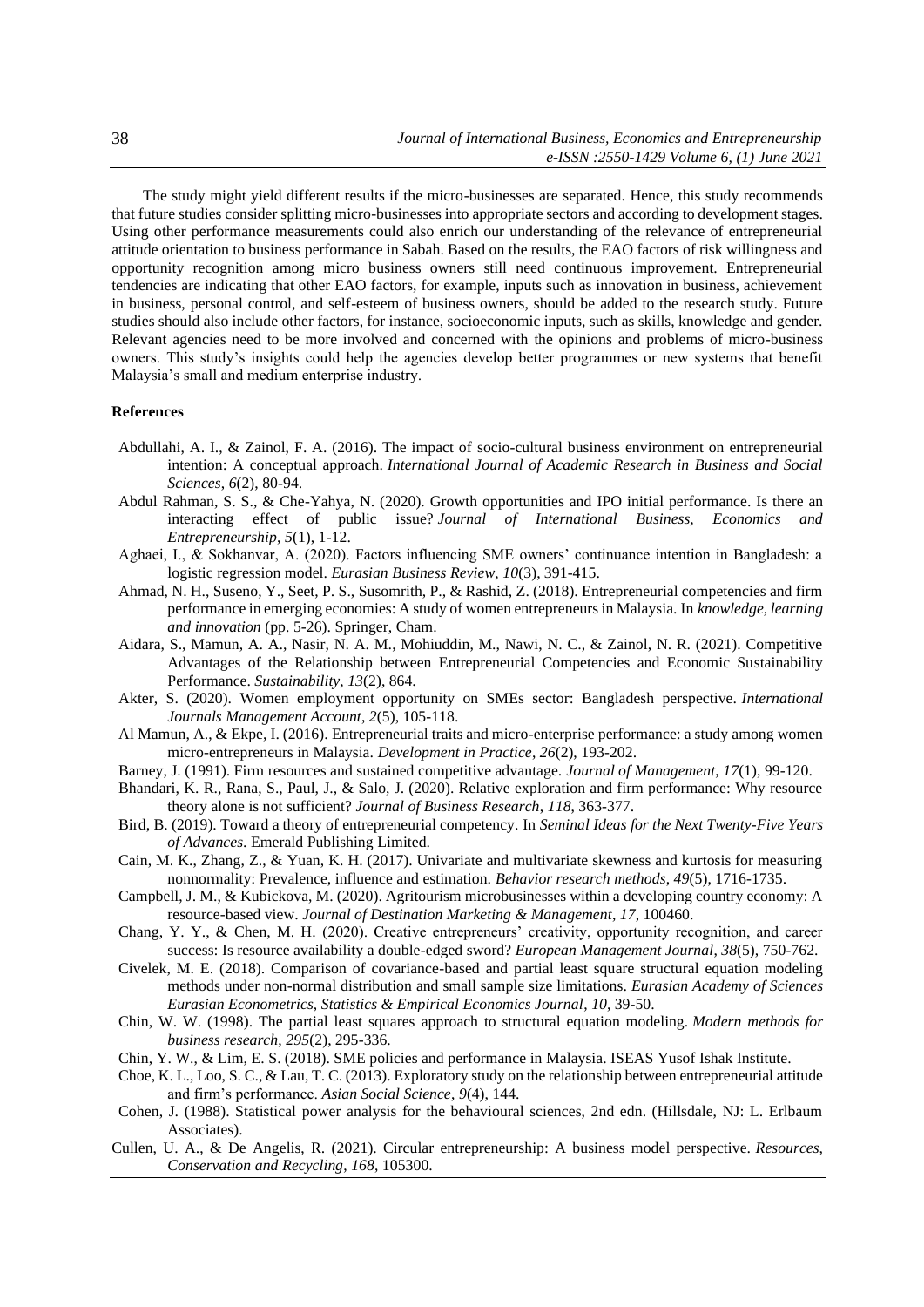- Diamantopoulos, A., & Siguaw, J. A. (2006). Formative versus reflective indicators in organisational measure development: A comparison and empirical illustration. *British Journal of Management, 17*(4), 263-282.
- Djatmika, E. T., & Rahayu, W. P. (2021). Entrepreneurial Intention: The Moderating Role of Improvisation on Student Faculty of Economics, State University of Malang. *Journal of Business and Management Review*, *2*(4), 318-335.
- Degong, M., Ullah, F., Khattak, M. S., & Anwar, M. (2018). Do international capabilities and resources configure a firm's sustainable competitive performance? Research within Pakistani SMEs. *Sustainability*, *10*(11), 4298.
- Dionysus, R., & Arifin, A. Z. (2020). Strategic Orientation on Performance: The Resource-Based View Theory Approach. *Jurnal Akuntansi*, *24*(1), 136-153.
- Fazal, S. A., Mamun, A. A., Ahmad, G. B., & Masud, M. M. (2019). Entrepreneurs' Competencies and Competitive Advantages: A Study on Malaysian Microenterprises. *Global Business Review*, 0972150919854937.
- Filion, L. J. (2021). Defining the entrepreneur. In *World encyclopedia of entrepreneurship*. Edward Elgar Publishing.
- Galvao, A., Marques, C., & Ferreira, J. J. (2020). The role of entrepreneurship education and training programmes in advancing entrepreneurial skills and new ventures. *European Journal of Training and Development*.
- Hair, J. F., Hult, G. T. M., Ringle, C. M., Sarstedt, M., & Thiele, K. O. (2017). Mirror, mirror on the wall: a comparative evaluation of composite-based structural equation modeling methods. *Journal of the Academy of Marketing Science*, *45*(5), 616-632.
- Hair, J. F., Risher, J. J., Sarstedt, M., & Ringle, C. M. (2019). When to use and how to report the results of PLS-SEM. *European Business Review*, *31*(1), 2-24.
- Hair Jr, J. F., Sarstedt, M., Hopkins, L., & Kuppelwieser, V. G. (2014). Partial least squares structural equation modeling (PLS-SEM). *European Business Review*, *26*(2), 106.
- Hantman, S., & Gimmon, E. (2014). Dare to dream: New venture incubator for older adults. *Educational Gerontology*, *40*(10), 737-744.
- Henseler, J., Ringle, C., and Sarstedt, M. (2015). A new criterion for assessing discriminant validity in variancebased structural equation modeling. *Journal of the Academy of Marketing Science, 43*(1).
- Herndon, A. (2021). *Strategies Women Business Owners Use to Sustain Their Enterprises Beyond 5 Years* (Doctoral dissertation, Walden University).
- Ibrahim, N. H., & Saili, A. R. (2017). Assessment of entrepreneurial inclination among the seaweed operator at Semporna, Sabah Using EAO Model. *Journal of International Business, Economics and Entrepreneurship (JIBE)*, *2*(1), 57-66.
- Jain, R., & Khandelwal, R. (2020). Dare to defy the challenges of online business. *International Journal of Entrepreneurship and Innovation Management, 24*(4-5), 281-294.
- Jelenc, L., Pisapia, J., & Ivancic, V. (2016). Strategic Thinking Capability and Entrepreneurial Attitude Orientation: Links and Relations. *Available at SSRN 2794656*.
- Kalsom, A. W., & Ab Rahim, H. (2015). The Understanding of Small Firm Performance and the Influence of Entrepreneurial Marketing on SMEs in Malaysia. *Journal of Creative Writing| ISSN 2410-6259*, *1*(03), 25- 37.
- Kosenius, A. K., Juutinen, A., & Tyrvainen, L. (2020). The role of state-owned commercial forests and firm features in nature-based tourism business performance. *Silva Fennica*.
- Kock, N., & Lynn, G. (2012). Lateral collinearity and misleading results in variance-based SEM: An illustration and recommendations. *Journal of the Association for Information Systems*, *13*(7).
- Kock, N. (2015). Common method bias in PLS-SEM: A full collinearity assessment approach. *International Journal of e-Collaboration (ijec)*, *11*(4), 1-10.
- Kumar, S. (2021). Investment Pattern and Sources of Finance in Micro, Small and Medium Agro-Processing Enterprises in India. In *Agro and Food Processing Industry in India* (pp. 227-252). Springer, Singapore.
- Lumpkin, G. T., & Dess, G. G. (1996). Clarifying the entrepreneurial orientation construct and linking it to performance. *Academy of Management Review*, *21*(1), 135-172.
- Madichie, N. O., & Gbadamosi, A. (2017). The entrepreneurial university: an exploration of "value-creation" in a non-management department. *Journal of Management Development*, *36*(2), 196-216.
- Mahadea, D., & Khumalo, S. (2020). Entry into and Exit from Informal Microenterprise Entrepreneurship in A South African Municipality: A Tale of Resilience. *Journal of Developmental Entrepreneurship*, *25*(03), 2050020.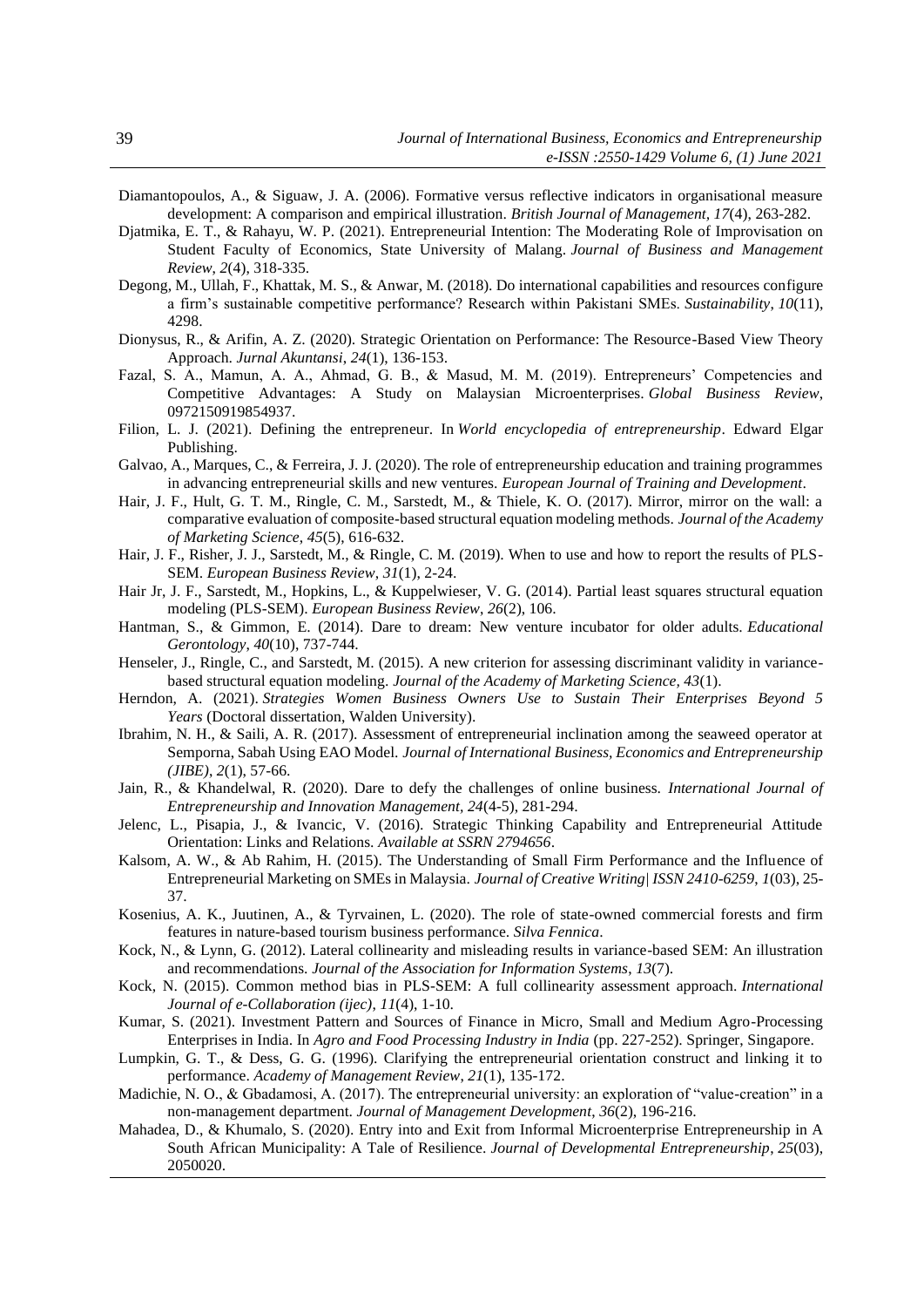- Mahmood, R., & Hanafi, N. (2013). Entrepreneurial orientation and business performance of women-owned small and medium enterprises in Malaysia: Competitive advantage as a mediator. International Journal of Business and Social Science (IJBSS), 4(1), 82-90.
- McCline, R. L., Bhat, S., & Baj, P. (2000). Opportunity recognition: An exploratory investigation of a component of the entrepreneurial process in the context of the health care industry. *Entrepreneurship Theory and Practice*, *25*(2), 81-94.
- Mohamad, A., Rizal, A. M., Quoquab, F., Juhdi, N. H., & Sahimi, M. (2016). Restarting after Business Discontinuity among Bumiputra Small and Medium Enterprises. *European Journal of Economics and Business Studies*, *1*(2), 259-270.
- Mohiuddin, M., Mazumder, M. N. H., Al Mamun, A., & Su, Z. (2020). Evolution of social microenterprises from rural to the urban area: A study on income‐generating micro‐entrepreneurs in an urban context. *Strategic Change*, *29*(4), 435-446.
- Mojikon, M., Abdullah, A., & Shamsuddin, S. (2017). Linking two dimensions of entrepreneurial orientation to firm performance: The moderating effect of government's role. *Journal of International Business, Economics and Entrepreneurship (JIBE)*, *2*(2), 60-67.
- Moudry, D. V., & Thaichon, P. (2020). Enrichment for retail businesses: How female entrepreneurs and masculine traits enhance business success. *Journal of Retailing and Consumer Services*, *54*, 102068.
- Nasuredin, J., Halipah, A., & Shamsudin, A. S. (2016). The effect of organisational culture on the relationship between entrepreneurial competencies and SMEs business performance in Malaysia. *Journal for Studies in Management and Planning*, *2*(11), 177-189.
- Ndubisi, N. O., Zhai, X. A., & Lai, K. H. (2020). Small and medium manufacturing enterprises and Asia's sustainable economic development. *International Journal of Production Economics*, 107971.
- Nuradhi, M., & Kristanti, L. (2021). Opportunity Recognition: Gender and Family Business Background Comparison. *International Journal of Family Business Practices*, *3*(2), 18-32.
- Nuvriasari, A., Ishak, A., Hidayat, A., Mustafa, Z., & Haryono, S. (2020). The Effect of Market and Entrepreneurship Orientation on SME's Business Performance: The Role of Entrepreneurial Marketing in Indonesian Batik Industries. *European Journal of Business and Management, 12*(5), 29-37.
- Nybakk, E., & Hansen, E. (2008). Entrepreneurial attitude, innovation, and performance among Norwegian naturebased tourism enterprises. *Forest Policy and Economics, 10*(7-8), 473-479.
- Owoseni, A., Wakunuma, K., Tolani, A., & Twinomurinzi, H. (2020, June). Exploring Gender Gaps: How Nigerian Micro Business Owners Use Mobile Apps for Business. In *International Conference on Social Implications of Computers in Developing Countries* (pp. 171-182). Springer, Cham.
- Packard, M. D., & Burnham, T. A. (2021). Do we understand each other? Toward a simulated empathy theory for entrepreneurship. *Journal of Business Venturing*, *36*(1), 106076.
- Prijadi, R., Wulandari, P., Desiana, P. M., Pinagara, F. A., & Novita, M. (2020). Financing needs of microenterprises along with their evolution. *International Journal of Ethics and Systems*, *36*(2), 263-284.
- Pulka, B. M. (2018). The multidimensional impact of entrepreneurial attitude orientation on business performance: A study of micro-enterprises in Maiduguri, Borno State, Nigeria. *Nigerian Journal of accounting and finance, 10*(1).
- Pulka, B. M., Ramli, A., & Mohamad, A. (2021). Entrepreneurial competencies, entrepreneurial orientation, entrepreneurial network, government business support and SMEs performance. The moderating role of the external environment. *Journal of Small Business and Enterprise Development*.
- Qaied, M. M. M., & Basavaraj, K. (2020). The Role of Small and Micro Enterprises in Light of the Current Crisis in Yemen. *International Journal of Recent Technology and Engineering (IJRTE)*, *8*(5), 2454-2461.
- Ramayah, T., Cheah, J., Chuah, F., Ting, H., & Memon, M. A. (2018). Partial least squares structural equation modeling (PLS-SEM) using smartPLS 3.0.
- Rasmussen, C. C., & Nybakk, E. (2016). Growth drivers in low technology micro firms. *International Journal of Entrepreneurship and Innovation Management*, *20*(3-4), 258-277.
- Ratten, V., & Jones, P. (2021). Entrepreneurship and management education: Exploring trends and gaps. *The International Journal of Management Education*, *19*(1), 100431.
- Reuschke, D., & Houston, D. (2020). The intra-urban residential and workplace locations of small business owners. *Journal of Urban Affairs*, 1-23.
- Ringle, C. M., Sarstedt, M., Mitchell, R., & Gudergan, S. P. (2020). Partial least squares structural equation modeling in HRM research. *The International Journal of Human Resource Management*, *31*(12), 1617- 1643.